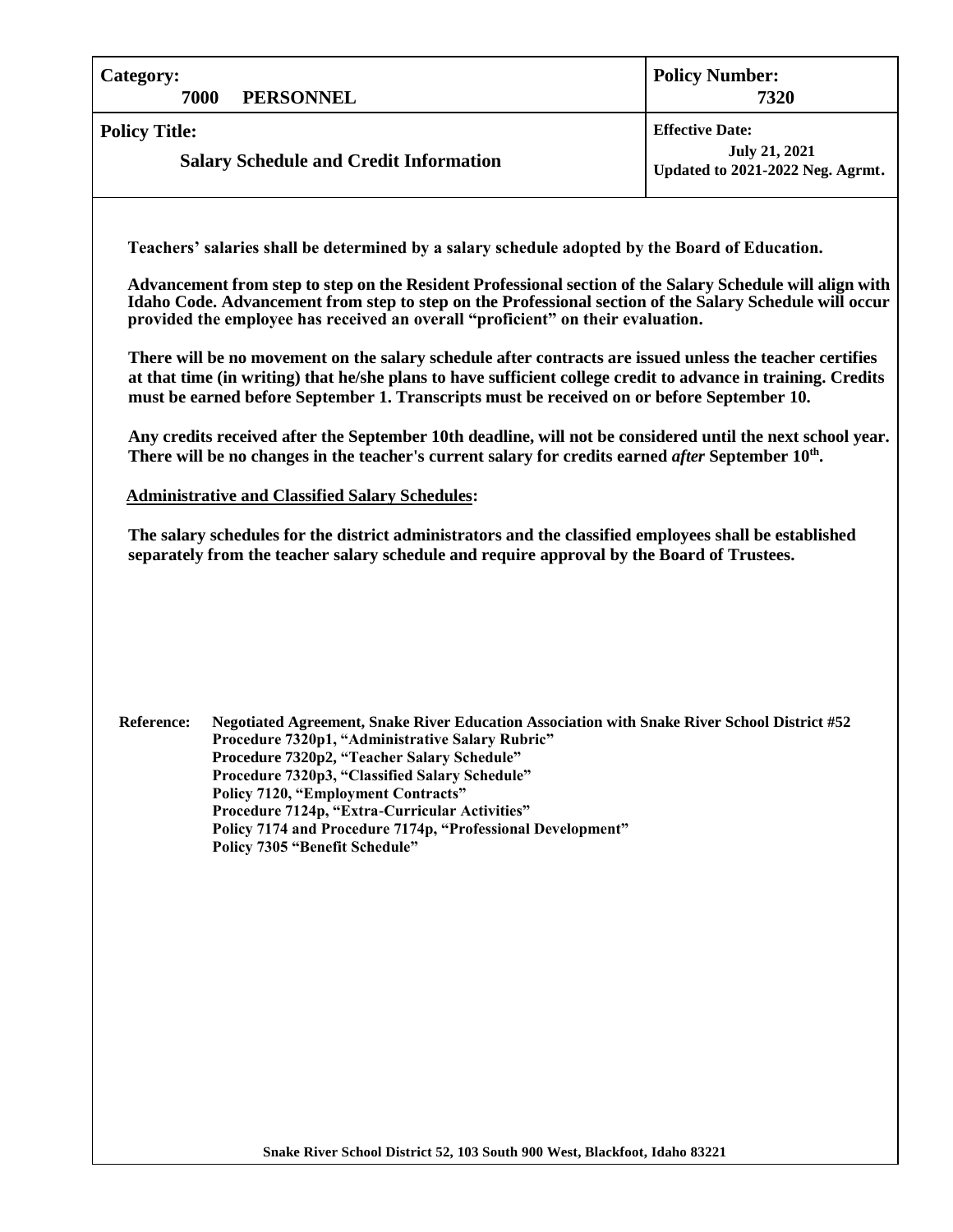| Category:<br>7000                                                                                                                                                                                         | <b>PERSONNEL</b>                                                                                                                                           | <b>Procedure or Form Number:</b> | 7320p1                                                                             |
|-----------------------------------------------------------------------------------------------------------------------------------------------------------------------------------------------------------|------------------------------------------------------------------------------------------------------------------------------------------------------------|----------------------------------|------------------------------------------------------------------------------------|
| <b>Policy Title:</b>                                                                                                                                                                                      | <b>Salary Schedule and Credit Information</b>                                                                                                              |                                  | <b>Effective Date:</b><br><b>July 21, 2021</b><br>Updated to 2021-2022 Neg. Agrmt. |
| <b>Snake River School District</b><br><b>Administrative Salary Rubric</b>                                                                                                                                 |                                                                                                                                                            |                                  |                                                                                    |
| 1. Base Salary                                                                                                                                                                                            | \$66,529<br>20-21 increase<br>2.00%<br>\$67,859<br>$2.00\%$<br>21-22 increase<br>\$69,216                                                                  |                                  |                                                                                    |
| 2. Add 1% for each year of administrative experience-maximum of 15%<br>All contracts are 173 days. If a contract is greater than 173 days, 0.5% will be added for each day.<br>3.<br>4. Education add-on: |                                                                                                                                                            |                                  |                                                                                    |
|                                                                                                                                                                                                           | MA<br>$MA + 12$                                                                                                                                            | 0%<br>2%                         |                                                                                    |
|                                                                                                                                                                                                           | $MA + 24$<br>$MA + 36/EDS/PhD$                                                                                                                             | 4%<br>6%                         |                                                                                    |
| 5. Responsibility Factor:                                                                                                                                                                                 |                                                                                                                                                            |                                  |                                                                                    |
|                                                                                                                                                                                                           | <b>Elementary Principal</b><br>Jr. High Asst. Principal<br>Jr. High Principal<br>1.13<br><b>High School Asst Principal</b><br><b>High School Principal</b> | 1.00<br>1.03<br>1.07<br>1.17     |                                                                                    |
|                                                                                                                                                                                                           |                                                                                                                                                            |                                  |                                                                                    |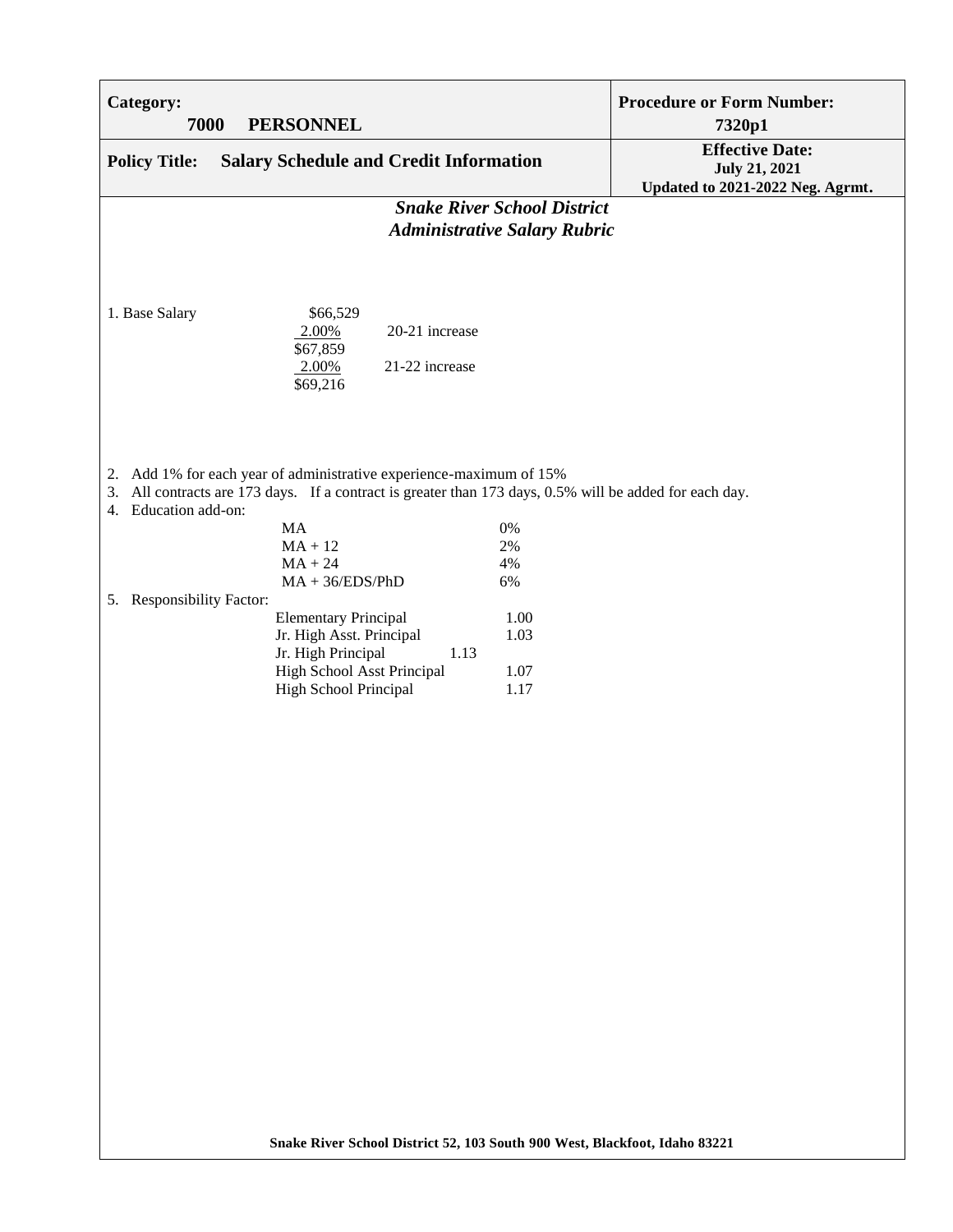**Category:**

# **7000 PERSONNEL**

**Procedure or Form Number: 7320p2**

**Policy Title: Salary Schedule and Credit Information Effective Date: Effective Date:** 

**July 21, 2021 Updated to 2021-2022 Neg. Agrmt.**

## **SNAKE RIVER SCHOOL DISTRICT**

#### **ARTICLE IX.**

# **TEACHERS SALARY SCHEDULE 2021-2022**

|          | <b>BA</b> | $BA+24$ | <b>MA</b> |
|----------|-----------|---------|-----------|
| RP1      | 40,400    | 40,700  | 41,000    |
| RP2      | 41,000    | 41,921  | 42,230    |
| RP3      | 42,000    | 43,179  | 43,497    |
| Step 1   | 43,000    | 45,000  | 46,500    |
| Step 2   | 44,290    | 46,350  | 47,895    |
| Step 3   | 45,619    | 47,741  | 49,332    |
| Step 4   | 46,987    | 49,173  | 50,812    |
| Step 5   | 48,397    | 50,648  | 52,336    |
| Step 6   | 49,849    | 52,167  | 53,906    |
| Step 7   | 51,344    | 53,732  | 55,523    |
| Step 8   | 52,885    | 55,344  | 57,189    |
| Step 9   |           | 57,005  | 58,905    |
| *Step 10 |           | 58,715  | 60,672    |

**\* Longevity Stipend: Individuals already on Step 10 and meeting the eligibility requirements during the 2021- 2022 school year will receive a longevity stipend in addition to the Step 10 salary. The contract amount for such teachers shall be \$60,600 for teachers residing in the BA24 column. Teachers residing in the MA column will receive a contract in the amount of \$63,000.**

**Teachers placed on the Advanced Professional ladder will be paid either the AP rung allocation (including the education award) or their step on the Salary Schedule, whichever is greater.**